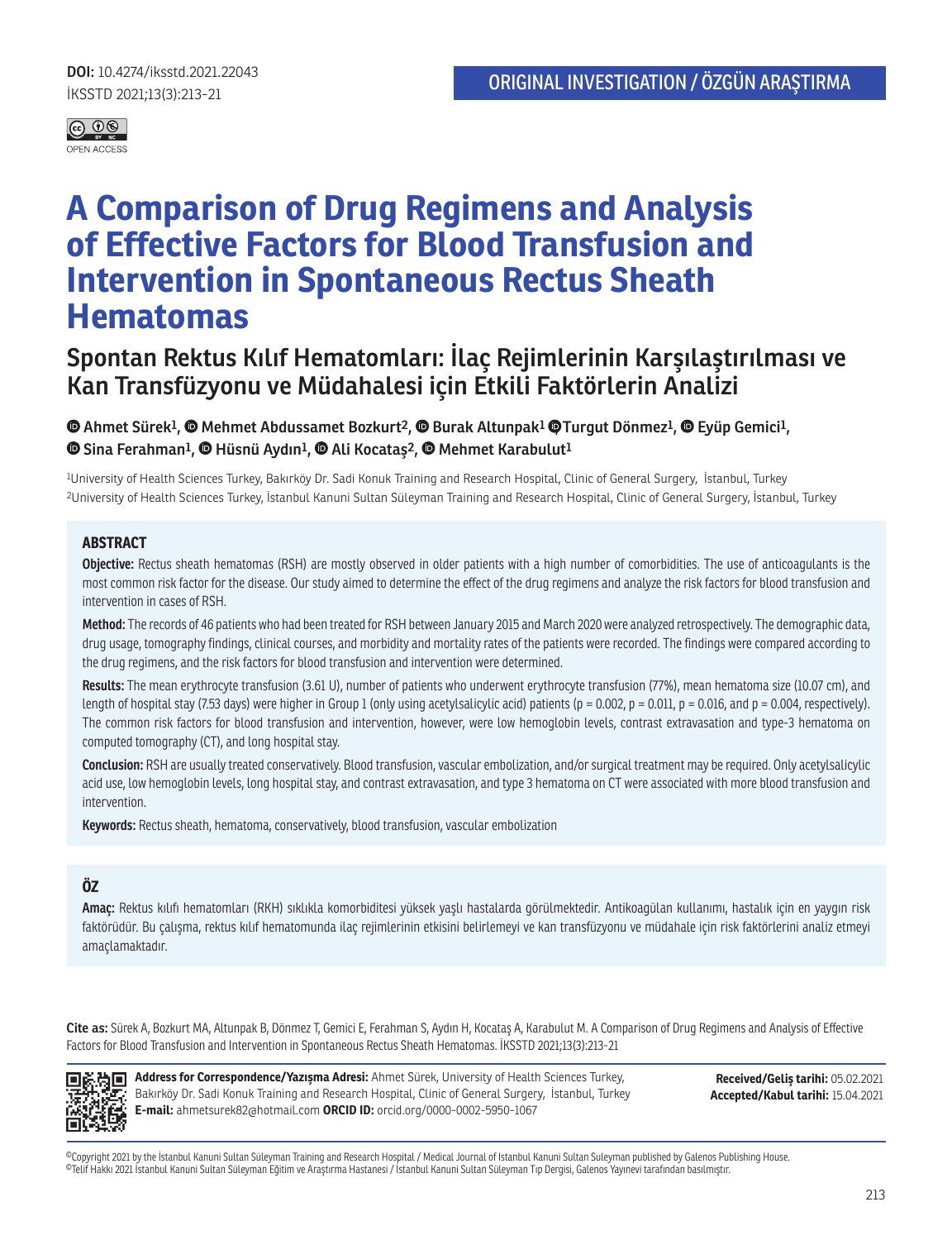**Yöntem:** Ocak 2015 ile Mart 2020 arasında rektus kılıf hematomu nedeniyle tedavi edilen 46 hastanın dosyası geriye dönük olarak incelendi. Hastaların demografik verileri, ilaç kullanımı, bilgisayarlı tomografi (BT) bulguları, klinik seyirleri, morbidite ve mortalite oranları kaydedildi. Veriler hastaların kullandıkları ilaç rejimleri arasında karşılaştırıldı ve kan transfüzyonu ve müdahale için risk faktörleri belirlendi.

**Bulgular:** Ortalama eritrosit transfüzyonu (3,61 U), eritrosit transfüzyonu yapılan hasta sayısı (%77), ortalama hematom boyutu (10,07 cm) ve hastanede kalış süresi (7,53 gün) Grup 1'de daha yüksekti (sırasıyla;  $p = 0,002$ ,  $p = 0,011$ ,  $p = 0,016$ ,  $p = 0,004$ ). Kan transfüzyonu ve cerrahi veya girişimsel embolizasyon için etkili olan ortak risk faktörleri, düşük hemoglobin seviyeleri, BT anjiyografide kontrast ekstravazasyonu ve tip 3 hematom ve uzun hastanede kalışı olarak bulunmuştur.

**Sonuç:** Rektus kılıfı hematomları genellikle konservatif olarak tedavi edilir. Kan transfüzyonu, vasküler embolizasyon ve/veya cerrahi tedavi gerekebilir. Sadece asetilsalisilik asit kullanımı, düşük hemoglobin seviyeleri, uzun hastanede kalış, BT'de kontrast ekstravazasyon ve tip 3 hematom daha fazla kan transfüzyonu ve müdahalesi ile ilişkilendirildi.

**Anahtar kelimeler:** Rektus kılıf hematomu, konservatif tedavi, kan transfüzyonu, vasküler embolizasyon

# **INTRODUCTION**

Rectus sheath hematoma (RSH) is usually caused by damage to the superior and inferior epigastric arteries and their branches or directly to the rectus muscle <sup>(1)</sup>. Diagnosis of RSH may be difficult because patients mostly present with abdominal pain or an abdominal mass that may mimic many other conditions  $(2,3)$ . The disease is usually characterized by a benign course, but more serious problems including mortality have been reported in literature (3). Oral anticoagulants are the most common risk factors associated with RSH. Other risk factors include antiplatelet, drugs pregnancy, hypertension, previous abdominal surgery, and hematological diseases (4,5). The most common trigger factor is acute paroxysmal cough  $(1,4)$ . RSH is usually diagnosed by a good physical examination and abdominal USG and/or abdominal computed tomography (CT) imaging methods (6). Abdominal CT is not only useful in the exclusion of other intra-abdominal pathologies but is also considered as a gold standard for the diagnosis of RSH with 100% specificity and sensitivity. RSH is generally managed conservatively. If the bleeding cannot be controlled, vascular embolization or surgical intervention may be required  $(6,7)$ .

Although the biggest risk factor for RSH has been stated as anticoagulant use, it may also develop by the use of antiplatelet drugs, such as acetylsalicylic acid (ASA) and clopidogrel, or in patients who do not use any drugs (1,4,8). There are no studies in the relevant literature comparing the results of RSH cases caused by these drugs and the mortality and morbidity rates according to the drug types.

The present study aimed to examine the etiology of RSH, compare RSH cases according to the types of drugs used by the patients, and identify the risk factors in patients requiring interventions like blood transfusion and vascular embolization and/or surgery.

# **METHOD**

The records of patients treated for RSH between January 2015 and March 2020 were reviewed retrospectively. Patients > 18 years of age, patients with hematoma that developed due to the use of blood thinners, and patients with a hematoma that did not have an etiological cause or that developed due to strain of the rectus muscle caused by heavy load lifting, sports, and straining were included in the study. Patients < 18 years of age, patients exposed to penetrating or blunt trauma, and patients with RSH that developed after a medical intervention were excluded from the study. A total of 46 patients were included in the study.

The patients included in the study were divided into four groups. Patients who developed RSH due to the use of only ASA were named as Group 1, patients who developed hematoma due to the use of anticoagulants only as Group 2, patients with anticoagulant + clopidogrel use as Group 3, and patients without a history of drug use as Group 4. Patients' information, such as age, gender, body mass index (BMI), Charlson comorbidity indexes (CCI), laboratory values, tomography results, hematoma sizes, blood transfusion needs; intervention requirements, such as vascular embolization or surgery; length of hospital stay; and morbidity and mortality rates were recorded. In the tomography results, the size of the hematomas, whether there was extravasation, and the type of RSH were evaluated. Hematomas were divided into three types according to tomography findings. In type 1, the hematoma was unilateral and limited to the rectus muscle. In type 2, it could be unilateral or bilateral and could cause bleeding between the rectus muscle and transverse fascia. In type 3, the hematoma spread over the transverse fascia, peritoneum, and perivesical area  $(7)$ . The results were compared between the four groups.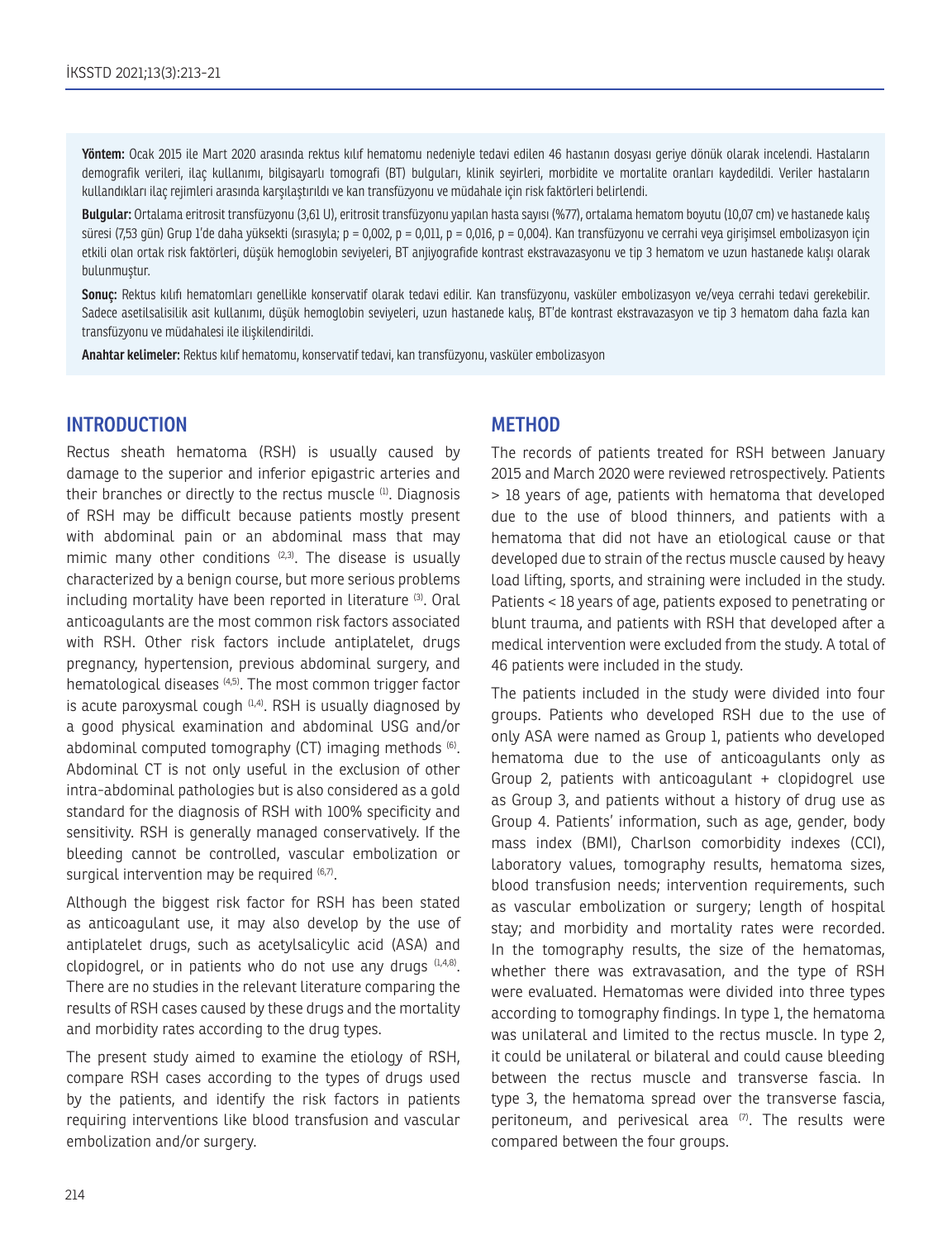To investigate the factors that affect blood transfusion and intervention needs, patients were divided into two groups as, those who were and could not be transfused and those who were and were not intervened. The results obtained were also compared between these groups, and the risk factors that increased the need for blood transfusion and intervention were determined.

## **Statistical Analysis**

The Statistical Package for the Social Sciences (SPSS) 24.0 software was used for statistical analysis. Differences between the groups were tested using Pearson's chi-square test or Fisher's exact test for categorical variables, and oneway analysis of variance (ANOVA) and Kruskal-Wallis for continuous variables. The Pearson's chi-square, likelihood, Fisher's exact, and Kruskal-Wallis tests were used in the comparison between groups separated by drug use. The Pearson's chi-square, likelihood, Fisher's exact, and oneway ANOVA tests were used in the comparison between groups created to investigate the factors that affect blood transfusion and intervention needs. The results were considered statistically significant at  $p < 0.05$  and  $p < 0.01$ .

# **RESULTS**

#### **General Findings**

The study included a total of 46 patients. Of the patients, 34 (74%) were female and 12 (16%) were male. The average age was 65.17 years, and the average BMI was 26.92. There was at least one comorbid disease in 40 (87%) patients, and the mean CCI was 4.47. While 33 (71.73%) of the patients had a history of drug use, 13 (28.2%) were not using any medication. Of the patients using drugs, 13 (28.2%) used only ASA, 11 (23.91%) used only anticoagulants, and 9 (19.5%) used anticoagulants and clopidogrel. Among patients who did not use any medication, two had anamnesis because of sports, three because of heavy lifting, one because of breast cancer, and one because of a hematological disease. No etiological cause was found in six patients. While 36 (78%) patients presented with complaints of abdominal pain, 28 (60%) patients presented with a mass in the rectus muscle and 9 (19.5%) patients with complaints of ecchymosis. RSH was located on the right side in 22 (47.8%) patients, on the left side in 20 (43.47%) patients, and bilaterally in four (8.69%) patients. The mean hematoma size on abdominal tomography was 8.30 cm. Contrast extravasation was detected in nine (19.5%) patients. Of these extravasations, six were caused by damage to the inferior epigastric artery, two to the superficial circumflex iliac artery, and one to

the superior epigastric artery. While 15 patients had type 1 RSH, 21 patients had Type 2, and 10 patients had type 3 RSH. Red blood cell (RBC) transfusion was performed in 21 patients, vascular embolization in 8 patients, and surgery in 2 patients. Vascular embolization had previously been applied to one of the patients who had undergone surgery. A total of 37 (80.43%) patients were successfully treated conservatively without the need for any intervention. The average length of hospital stay was 5.21 days. A total of six patients developed morbidity due to the following reasons: disseminated intravascular coagulation (DIC) in one patient, cardiopulmonary complication in one patient, and development of an abscess in four patients at the location of the hematoma. Mortality developed in two patients with DIC and cardiopulmonary complications (Table 1).

## **Etiology and Comparison of the Types of Drugs that Cause RSH**

The patients were divided into four groups according to their drug use and the type of drug used. Group  $1$  (n = 13) comprised patients who used only ASA, Group 2 ( $n = 11$ ) of those who used anticoagulants, Group  $3$  (n = 9) of those who used anticoagulants and clopidogrel, and Group 4 (n = 13) of those who did not use drugs. Two of the patients using anticoagulants used low-molecular weight heparin, whereas the others used warfarin group drugs. The mean age and number of comorbid diseases of Group 4 were significantly lower compared to those in the other groups  $(p = 0.002$  and  $p = 0.001$ , respectively). The groups were similar in terms of gender and BMI. The mean hemoglobin values were significantly higher in Group 4 ( $p = 0.003$ ). The mean INR values were significantly higher in groups 2 and 3 ( $p = 0.001$ ). The mean platelet values were similar. The mean erythrocyte replacement (3.61 units), number of people who underwent erythrocyte replacement (10), mean hematoma size (10.07 cm), and length of hospital stay (7.53 days) were significantly higher in Group 1 patients ( $p = 0.002$ ,  $p = 0.011$ ,  $p = 0.016$ , and  $p = 0.004$ , respectively) than the other groups. The erythrocyte suspension and fresh frozen plasma (FFP) replacement were significantly less observed in Group 4 compared to the other groups ( $p = 0.011$  and  $p =$ 0.001, respectively). Other parameters were similar among the groups (Table 2).

#### **Factors Affecting Blood Transfusion**

RBC erythrocyte suspension transfusion was performed in 21 (45.65%) patients. Older patients and those with high CCI had a significantly higher need for blood transfusion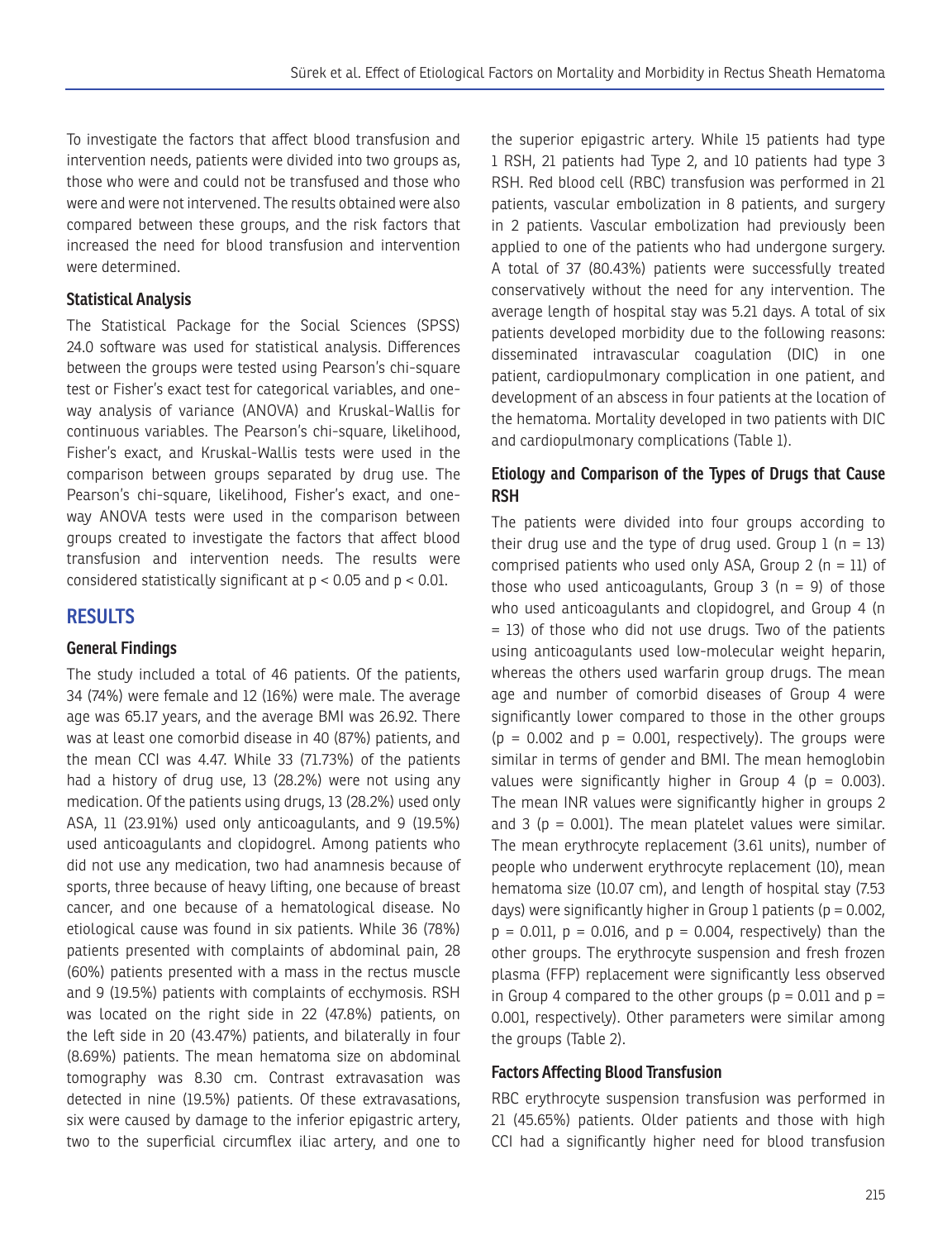$(p = 0.005$  and  $p = 0.001$ , respectively). The need for more erythrocyte suspension transfusion in patients using only ASA was statistically significant ( $p = 0.002$ ). Other statistically significant factors that increased the risk of

| Table 1. General findings and outcomes of patients with<br>spontaneous rectus sheath hematoma                                                                 |               |  |  |  |  |
|---------------------------------------------------------------------------------------------------------------------------------------------------------------|---------------|--|--|--|--|
| Mean age (SD)                                                                                                                                                 | 65.17 (16.81) |  |  |  |  |
| Gender                                                                                                                                                        |               |  |  |  |  |
| Male                                                                                                                                                          | 12 (26%)      |  |  |  |  |
| Female                                                                                                                                                        | 34 (74%)      |  |  |  |  |
| Mean BMI (kg/m <sup>2</sup> ) (SD)                                                                                                                            | 26.92 (3.22)  |  |  |  |  |
| Mean CCI (SD)                                                                                                                                                 | 4.47 (2.42)   |  |  |  |  |
| Etiology (drug regimens)                                                                                                                                      |               |  |  |  |  |
| <b>ASA</b>                                                                                                                                                    | 13 (28.26%)   |  |  |  |  |
| Anticoagulants                                                                                                                                                | 11 (23.91%)   |  |  |  |  |
| Anticoagulant + clopidogrel                                                                                                                                   | 9 (19.56%)    |  |  |  |  |
| No drug                                                                                                                                                       | 13 (28.26%)   |  |  |  |  |
| <b>Application complaints</b>                                                                                                                                 |               |  |  |  |  |
| Abdominal pain                                                                                                                                                | 36 (78%)      |  |  |  |  |
| Abdominal mass                                                                                                                                                | 28 (60%)      |  |  |  |  |
| Ecchymosis                                                                                                                                                    | 9 (19.5%)     |  |  |  |  |
| Mean hemoglobin level                                                                                                                                         | 9.83 mg/dl    |  |  |  |  |
| Mean platelet level                                                                                                                                           | 250.954       |  |  |  |  |
| Mean INR                                                                                                                                                      | 2.09          |  |  |  |  |
| <b>BT</b> findings                                                                                                                                            |               |  |  |  |  |
| Mean size (cm) (SD)                                                                                                                                           | 8.30 (4.04)   |  |  |  |  |
| Vascular extravasation                                                                                                                                        | 9 (19.5%)     |  |  |  |  |
| Type 1                                                                                                                                                        | 15 (32.60%)   |  |  |  |  |
| Type 2                                                                                                                                                        | 21 (45.65%)   |  |  |  |  |
| Type 3                                                                                                                                                        | 10 (21.73%)   |  |  |  |  |
| Mean RBC transfusion needed                                                                                                                                   | 1.84 U        |  |  |  |  |
| RBC transfusion                                                                                                                                               | 21 (45.65%)   |  |  |  |  |
| Mean FFP need                                                                                                                                                 | $2.02$ U      |  |  |  |  |
| FFP transfusion                                                                                                                                               | 22 (47.82%)   |  |  |  |  |
| Vascular embolization                                                                                                                                         | 9 (19.5%)     |  |  |  |  |
| Surgery                                                                                                                                                       | $2(4.34\%)$   |  |  |  |  |
| Morbidity                                                                                                                                                     | $6(13.4\%)$   |  |  |  |  |
| Abscess                                                                                                                                                       | 4 (8.69%)     |  |  |  |  |
| Disseminated intravascular coagulation                                                                                                                        | 1(2.17%)      |  |  |  |  |
| Cardiopulmonary complications                                                                                                                                 | 1(2.17%)      |  |  |  |  |
| Mortality                                                                                                                                                     | 2 (4.34%)     |  |  |  |  |
| Mean length of hospital stay (days) (SD)                                                                                                                      | 5.21 (4.69)   |  |  |  |  |
| RBC: Red blood cell, CCI: Charlson Comorbidity Index, ASA: Acetylsalicylic acid,<br>FFP: Fresh frozen plasma, CT: Computed tomography, SD: Standard deviation |               |  |  |  |  |

blood transfusion were low mean hemoglobin values, FFP replacement, large mean hematoma size, type 3 RSH on CT, and contrast extravasation ( $p = 0.001$ ,  $p = 0.003$ ,  $p = 0.001$ ,  $p = 0.001$  $= 0.001$ ,  $p = 0.001$ , and  $p = 0.023$ , respectively). Additionally, more vascular embolization and longer hospital stay were statistically significant in patients who needed more blood transfusion ( $p = 0.009$  and  $p = 0.001$ , respectively) (Table 3).

#### **Factors Affecting Intervention**

During the follow-up period, nine (19.5%) patients required intervention. Vascular embolization was performed in eight (17.3%) of these patients. Surgical intervention was performed in two patients. One patient who had undergone surgery had a history of vascular embolization. The vascular embolization success rate was 87.5% (7/8). The patient who had undergone surgery after vascular embolization developed mortality due to DIC on the 32<sup>nd</sup> postoperative day. This patient had 20 ERT and 20 TDP suspension replacements. Only vascular embolization was performed in the other patient who died. This patient was 93 years old and had multiple comorbidities. There was no decrease in hemogram after vascular embolization. Due to cardiopulmonary complications, the patient died on the eighth day of follow-up in the intensive care unit. The factors that statistically increased the risk of intervention were low mean hemoglobin and platelet values, a high need for blood transfusion, contrast extravasation on CT, type 3 hematoma, and long hospital stay ( $p = 0.045$ ,  $p = 0.011$ ,  $p = 0.007$ ,  $p =$ 0.0001,  $p = 0.003$ , and  $p = 0.001$ , respectively) (Table 4).

#### **DISCUSSION**

The incidence of RSH is approximately 0.0001% among all emergency department admissions (9). The disease is mostly observed in elderly females with multiple comorbidities  $(1,4,6,10)$ . In line with the literature, 73% (34/46) of the patients were female in the present patient series, and 31 patients had at least one comorbid disease. The patients were generally of advanced age (mean age = 65.17 years). Due to RSH, patients were generally admitted to the emergency department with abdominal pain and sometimes with a mass that did not cross the midline due to the enlargement of the hematoma. Ecchymosis may also be observed among the clinical findings (1,11,12). The most common cause of admission to the emergency department for patients in this study was abdominal pain. Of the patients, 78% (36) had abdominal pain, 60% (28) had a mass, and 19.5% (9) had ecchymosis.

The use of anticoagulants is the most common risk factor in the etiology of RSH<sup>(1)</sup>. Antiplatelet use, trauma, pregnancy,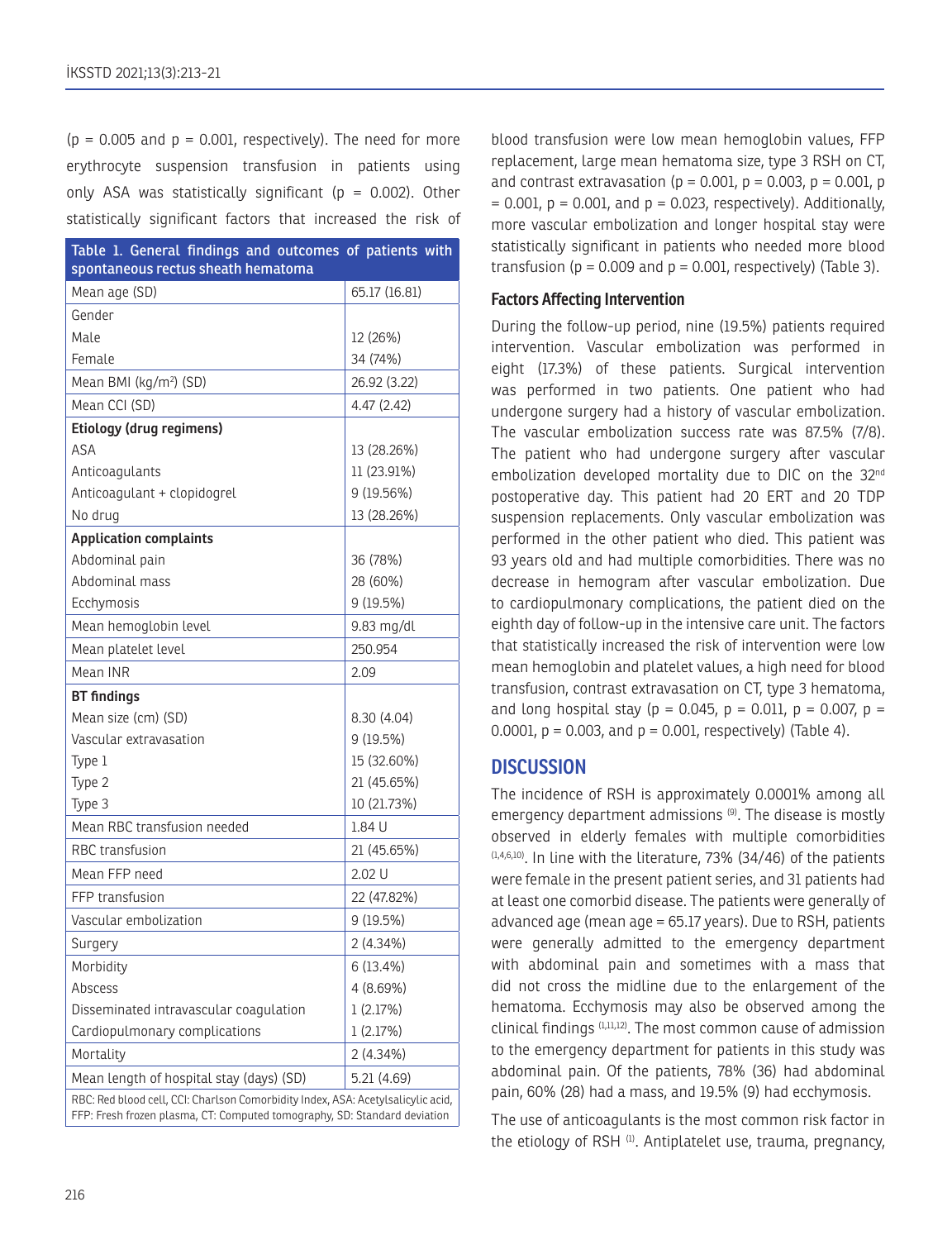surgical intervention, difficult exercises, cough attacks, and vascular diseases, such as constipation-related strain, atherosclerosis, and hypertension, are other risk factors effective in the development of RSH (12-16). In the present study, the use of anticoagulants was observed in 20 (43.47%) patients and was determined as the most common risk factor for RSH. A total of 13 (28.26%) patients were using ASA, and 9 (19.56%) patients were using clopidogrel. In the case of the patients without drug use anamnesis, three patients had performed heavy lifting activities, two patients had performed difficult exercises, one patient had breast cancer, and one patient had hematological disease anamnesis. No etiological factors were found in six patients. The disease might have been caused by excessive strain due to RSH cough attacks and/or constipation in these patients.

In the literature, there is no detailed study comparing drug regimens during RSH cases. In the study by Smithson et al. (10), anticoagulant drug subtypes were compared between patients treated conservatively and patients who underwent surgery, and the need for more intervention was found to be statistically significant in patients using low-molecular weight heparin. They thought this was due to the absence of an antidote to this drug  $(10)$ . In the study by Warren et al.  $(8)$ , drug regimens were compared in terms of blood transfusion and interventional radiology, and while there was no statistically significant difference between the patients in terms of the need for blood transfusion, patients using ASA were found to have a lower need for interventional radiology. In the comparison between drug regimens in this study, the need for more blood transfusions, larger hematoma

| Table 2. Etiology and comparison of the drug regimens that cause rectus sheath hematoma                                           |                                     |                                               |                                                          |                                    |         |  |  |
|-----------------------------------------------------------------------------------------------------------------------------------|-------------------------------------|-----------------------------------------------|----------------------------------------------------------|------------------------------------|---------|--|--|
|                                                                                                                                   | Group 1<br>(only ASA)<br>$(n = 13)$ | Group 2 (only<br>anticoagulant)<br>$(n = 11)$ | Group 3<br>(anticoagulant<br>+ clopidogrel)<br>$(n = 9)$ | Group 4<br>(no drug)<br>$(n = 13)$ | p-value |  |  |
| Mean age (SD)                                                                                                                     | 72.00 (15.26)                       | 73.54 (14.00)                                 | 66.60 (10.80)                                            | 50.23 (15.10)                      | 0.002   |  |  |
| Gender                                                                                                                            |                                     |                                               |                                                          |                                    |         |  |  |
| Male                                                                                                                              | 3(6.52%)                            | 1(2.17%)                                      | 4 (8.69%)                                                | 4 (8.69%)                          | 0.303   |  |  |
| Female                                                                                                                            | 10 (21.73%)                         | 10 (21.73%)                                   | 5(10.86%)                                                | 9(19.56%)                          |         |  |  |
| Mean CCI (SD)                                                                                                                     | 6.23(2.12)                          | 5.09(1.51)                                    | 5.00(0.70)                                               | 1.84(1.99)                         | 0.001   |  |  |
| Mean BMI (kg/m <sup>2</sup> ) (SD)                                                                                                | 25.61 (7.75)                        | 26.90 (3.14)                                  | 26.11 (3.28)                                             | 28.92 (3.04)                       | 0.060   |  |  |
| Mean hemoglobin level (SD)                                                                                                        | 9.15(1.80)                          | 9.47(1.02)                                    | 8.38 (1.70)                                              | 11.83 (2.23)                       | 0.003   |  |  |
| Mean platelet level (SD)                                                                                                          | 259.38 (155.21)                     | 276.00 (55.66)                                | 252.22 (79.90)                                           | 220.38 (94.70)                     | 0.321   |  |  |
| Mean INR level (SD)                                                                                                               | 1.19(0.18)                          | 3.63(2.95)                                    | 3.03(1.30)                                               | 1.05(0.09)                         | 0.001   |  |  |
| Mean RBC transfusion (SD)                                                                                                         | 3.61(5.60)                          | 1.81(2.78)                                    | 1.77(1.92)                                               | 0.15(0.55)                         | 0.002   |  |  |
| Per person RBC transfusion                                                                                                        | 10 (76.92%)                         | 5(45.45%)                                     | 5(55.5%)                                                 | $1(7.8\%)$                         | 0.011   |  |  |
| Mean FFP transfusion (SD)                                                                                                         | 2.92(5.86)                          | 2.36(2.50)                                    | 3(1.32)                                                  | 0.15(0.55)                         | 0.001   |  |  |
| Per person FFP transfusion                                                                                                        | 5(38.46%)                           | 7 (63.63%)                                    | $9(100\%)$                                               | $1(4.54\%)$                        | 0.001   |  |  |
| Size of hematoma (SD)                                                                                                             | 10.07(4.19)                         | 9.72 (3.90)                                   | 7.66(3.74)                                               | 5.76 (3.03)                        | 0.016   |  |  |
| Hematoma types                                                                                                                    |                                     |                                               |                                                          |                                    |         |  |  |
| Type 1                                                                                                                            | $2(4.34\%)$                         | $3(6.52\%)$                                   | 3(6.52%)                                                 | 7(15.21%)                          | 0.078   |  |  |
| Type 2                                                                                                                            | 6(13.04%)                           | 5(10.86%)                                     | 5(10.86%)                                                | 5 (10.86%)                         |         |  |  |
| Type 3                                                                                                                            | 5(10.86%)                           | 3(6.52%)                                      | 1(2.17%)                                                 | 1(2.17%)                           |         |  |  |
| Vascular extravasation                                                                                                            | 3 (23.07%)                          | 3 (27.27%)                                    | $1(11.11\%)$                                             | 2 (15.38%)                         | 0.777   |  |  |
| Vascular embolization                                                                                                             | 3(23.07%)                           | 2(18.18%)                                     | $1(11.11\%)$                                             | 2 (15.38%)                         | 0.899   |  |  |
| Surgery                                                                                                                           | 2 (15.38%)                          | $\Omega$                                      | $\Omega$                                                 | $\Omega$                           | 0.152   |  |  |
| Total intervention                                                                                                                | 4 (30.76%)                          | 2(18.18%)                                     | $1(11.11\%)$                                             | 2 (15.38%)                         | 0.669   |  |  |
| Length of hospital stay (days) (SD)                                                                                               | 7.53 (7.80)                         | 5.09(1.92)                                    | 4.66(1.41)                                               | 3.38 (2.72)                        | 0.004   |  |  |
| Morbidity                                                                                                                         | 4 (30.76%)                          | 1 (9.09%)                                     | $1(11.11\%)$                                             | 0                                  | 0.086   |  |  |
| Mortality                                                                                                                         | 2 (15.38%)                          | $\Omega$                                      | $\Omega$                                                 | $\Omega$                           | 0.152   |  |  |
| RBC: Red blood cell, CCI: Charlson Comorbidity Index, ASA: Acetylsalicylic acid, FFP: Fresh frozen plasma, SD: Standard deviation |                                     |                                               |                                                          |                                    |         |  |  |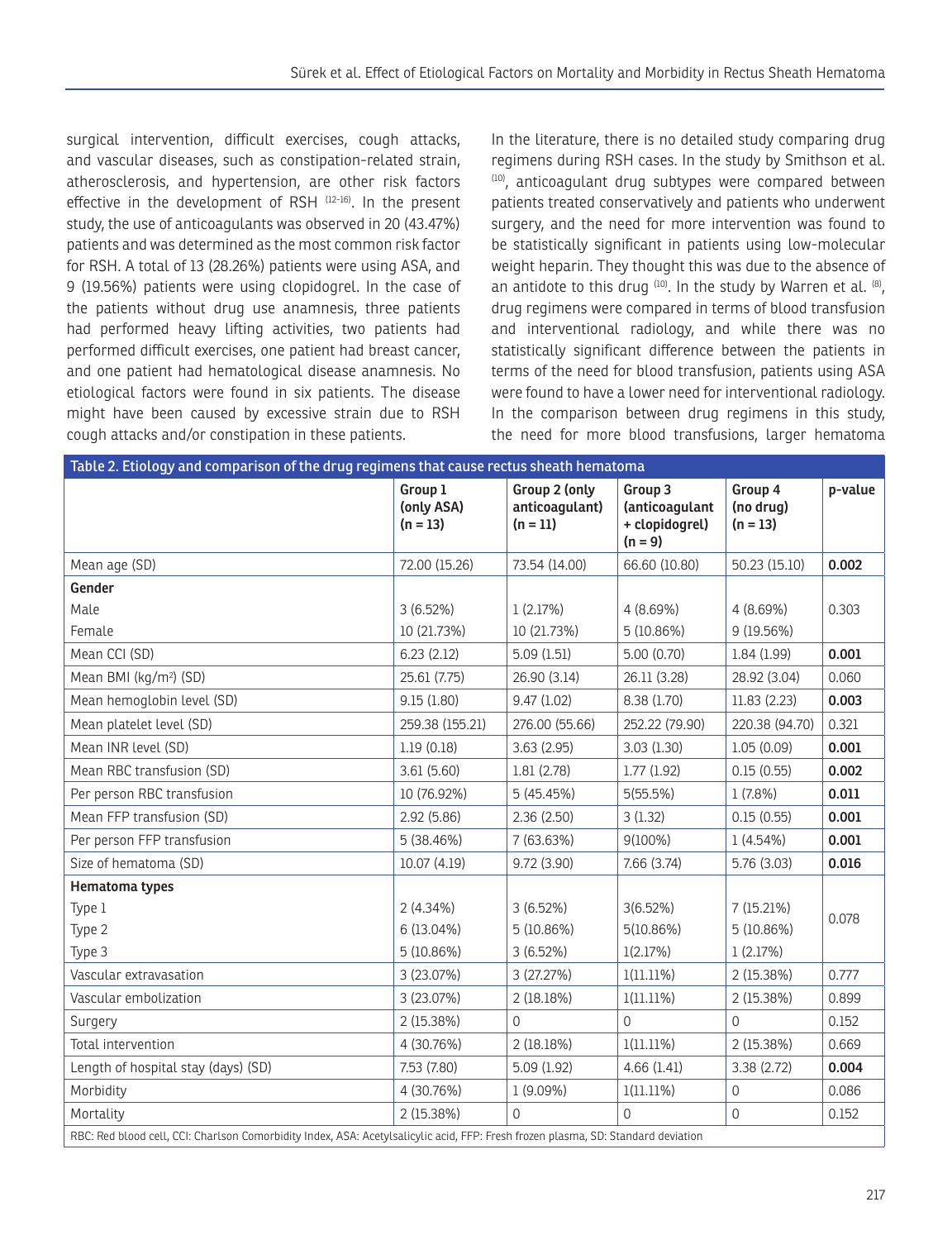sizes, and longer hospital stay were found to be statistically significant in the patients using ASA. ASA irreversibly inhibits the cyclooxygenase (COX) pathway in platelets as an irreversible non-selective COX-inhibitor, preventing the formation of thromboxane-A2 and platelet aggregation, and this inhibition lasts for approximately 7 days of the platelet life. It has no other antidote  $(17)$ . Anticoagulants have an antidote called protamine sulfate, and vitamin K, FFP, and prothrombin complex concentrates may be used in case of an overdose. Vitamin K-dependent clotting factors allow de novo synthesis, whereas FFP and prothrombin complex concentrates provide complementary clotting factors, including C and S proteins in some preparations, and INR begins to decrease within  $1-2$  hours  $(18,19)$ . In the study by Fitzgerald et al. <sup>(20)</sup>, these methods were applied successfully to reverse the anticoagulant effect. The fact that we have

more agents to eliminate the anticoagulant effect causes the bleeding to stop earlier, and the need for blood is less in these patients, which is in contrast to patients who used ASA since no agent eliminates the effect of ASA and its duration of action continues for 7 days despite discontinuation of the drug. This might have caused more need for blood transfusion, larger hematoma sizes, and longer hospital stay. There was no significant difference between drug groups in terms of interventional procedures and the need for surgery. In the non-drug group, the mean age and CCI were significantly lower. The group that had the least need for enzyme replacement therapy was the non-drug group. In the literature, patients with RSH who did not use drugs were younger, which is compatible with the results of the present study  $(1,3)$ . Comparable data on mortality and morbidity due to RSH caused by different drug regimens could not be found

| Table 3. Factors affecting blood transfusion                                                                                      |                                   |                                   |         |  |  |
|-----------------------------------------------------------------------------------------------------------------------------------|-----------------------------------|-----------------------------------|---------|--|--|
|                                                                                                                                   | RBC transfusion (+)<br>$(n = 21)$ | RBC transfusion (-)<br>$(n = 25)$ | p-value |  |  |
| Mean age (SD)                                                                                                                     | 72.52 (14.40)                     | 59.00 (16.44)                     | 0.005   |  |  |
| Gender                                                                                                                            |                                   |                                   |         |  |  |
| Male                                                                                                                              | 4 (19.04%)                        | 8 (32%)                           | 0.319   |  |  |
| Female                                                                                                                            | 17 (80.96%)                       | 17 (68%)                          |         |  |  |
| Mean BMI (kg/m <sup>2</sup> ) (SD)                                                                                                | 26.04 (2.71)                      | 27.72 (3.54)                      | 0.119   |  |  |
| Mean CCI (SD)                                                                                                                     | 6.28(1.38)                        | 2.96(2.05)                        | 0.001   |  |  |
| Drug regimens                                                                                                                     |                                   |                                   |         |  |  |
| <b>ASA</b>                                                                                                                        | 10 (47.61%)                       | 3(12%)                            |         |  |  |
| Anticoagulant                                                                                                                     | 5 (23.80%)                        | 6 (24%)                           | 0.002   |  |  |
| Anticoagulant + clopidogrel                                                                                                       | 5 (23.80%)                        | 4(16%)                            |         |  |  |
| No drug                                                                                                                           | 1(4.76%)                          | 12 (48%)                          |         |  |  |
| Mean hemoglobin levels (SD)                                                                                                       | 8.34(1.47)                        | 11.09(1.84)                       | 0.001   |  |  |
| Mean platelet levels (SD)                                                                                                         | 257.95 (140.09)                   | 245.04 (65.93)                    | 0.834   |  |  |
| Mean INR levels (SD)                                                                                                              | 1.87(1.35)                        | 2.28(2.25)                        | 0.447   |  |  |
| FFP transfusion                                                                                                                   | 14 (66.66%)                       | 7 (28%)                           | 0.003   |  |  |
| Hematoma types                                                                                                                    |                                   |                                   |         |  |  |
| Type 1                                                                                                                            | 4 (19.04%)                        | 11 (44%)                          | 0.001   |  |  |
| Type 2                                                                                                                            | 8 (38.09%)                        | 13 (52%)                          |         |  |  |
| Type 3                                                                                                                            | 9 (42.85%)                        | 1(4%)                             |         |  |  |
| Vascular extravasation                                                                                                            | 7 (33.33%)                        | 2(8%)                             | 0.023   |  |  |
| Size of hematoma (cm) (SD)                                                                                                        | 10.47 (3.66)                      | 6.48(3.44)                        | 0.001   |  |  |
| Vascular embolization                                                                                                             | 7 (33.33%)                        | 1(4%)                             | 0.009   |  |  |
| Surgery                                                                                                                           | 2(9.52%)                          | 0                                 | 0.203   |  |  |
| Total intervention                                                                                                                | 8 (38.09%)                        | 1(4%)                             | 0.007   |  |  |
| Length of hospital stay (days) (SD)                                                                                               | 7.42(6.20)                        | 3.36(1.13)                        | 0.001   |  |  |
| RBC: Red blood cell, CCI: Charlson Comorbidity Index, ASA: Acetylsalicylic acid, FFP: Fresh frozen plasma, SD: Standard deviation |                                   |                                   |         |  |  |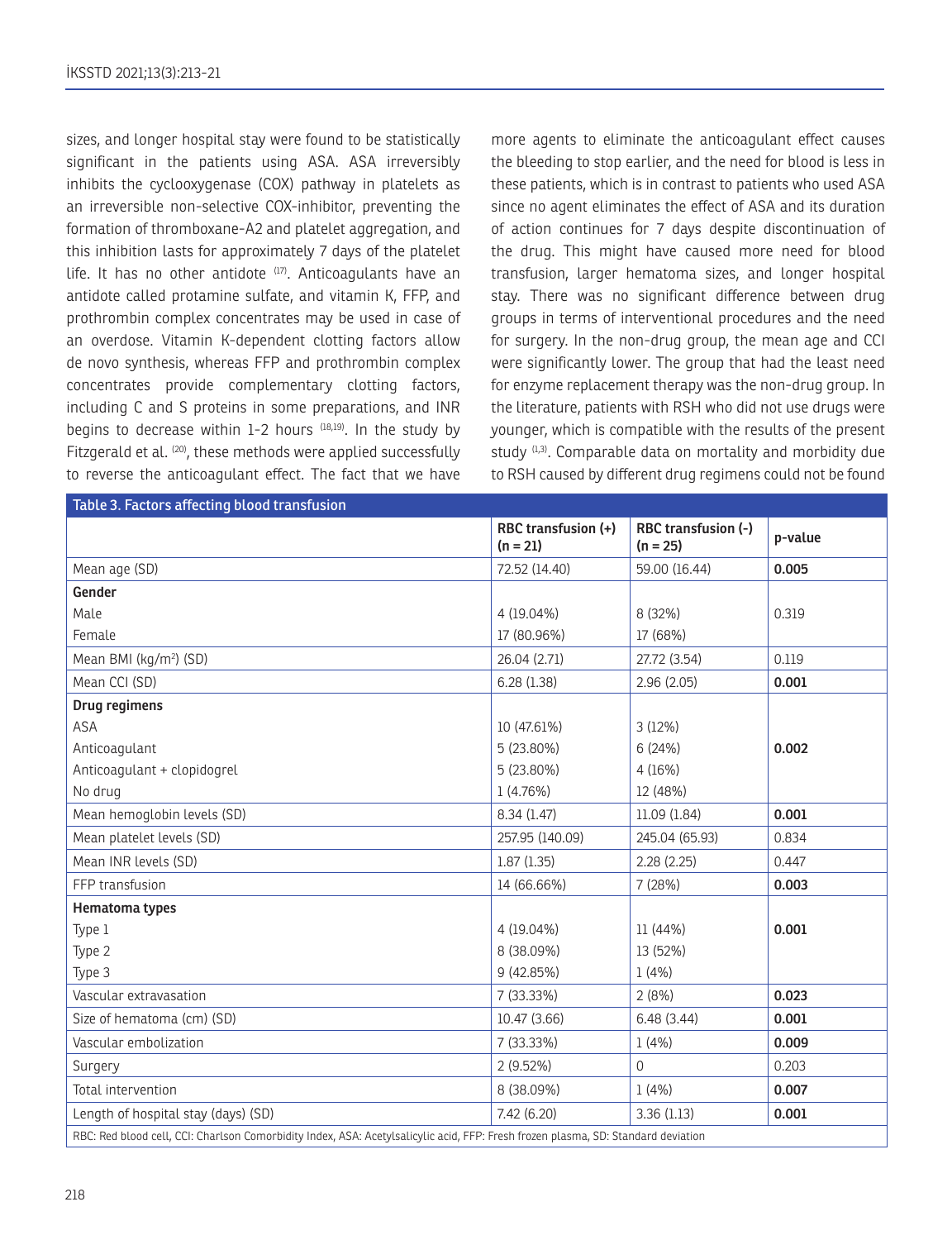in the literature. In this study, the rates of mortality and morbidity were similar between the drug regimens.

Abdominal ultrasonography (USG) and computerized tomography are quite effective imaging methods for diagnosing RSH. The sensitivity of USG in the diagnosis of RSH is between 80% and 90%. Tomography is the best diagnostic imaging method, and its sensitivity and specificity values are 100% (16,21,22). In this study, 34 patients underwent USG, and 28 (82.3%) patients were diagnosed by this method. Tomography was performed in 43 patients, and all patients (100%) could be diagnosed with RSH. The results of the present study were found to be compatible with the literature.

Regarding treatment, the severity of the RSH is important, and bed resting and analgesic treatment may be sufficient in clinically stable patients<sup>(3)</sup>. In large hematomas, fluid resuscitation and blood transfusion may be performed in hemodynamically unstable patients, and it is also

recommended that anticoagulants and antiplatelets are discontinued (3,8). Vascular embolization or surgical treatment options should be considered in cases where conservative treatment is unsuccessful (3,10). Surgical treatment should not be chosen as the first option because draining the hematoma eliminates the tamponade effect and may cause more bleeding (23). Vascular embolization should be the first treatment of choice in patients who do not respond to conservative treatment  $(23,24)$ . In this study, 37 (80.4%) patients were treated conservatively. Their anticoagulants and antiplatelets were cut. Fluid resuscitation and, if needed, blood transfusion in those who used anticoagulants, FFP replacement, and vitamin K were applied. When INR dropped below 2.5 in patients using anticoagulants, low– molecular weight heparin was initiated if the patients were hemodynamically stable. In the study by Sheth et al. (3), 80% of patients were treated conservatively, which is in accordance with the current results. In the study by Cherry

| Table 4. Factors affecting the intervention                                                                                      |                              |                               |         |  |  |
|----------------------------------------------------------------------------------------------------------------------------------|------------------------------|-------------------------------|---------|--|--|
|                                                                                                                                  | Intervention (+) (n<br>$= 9$ | Intervention (-) (n<br>$= 37$ | p-value |  |  |
| Mean age (SD)                                                                                                                    | 65.11 (19.24)                | 65.18 (16.47)                 | 0.870   |  |  |
| Gender                                                                                                                           |                              |                               |         |  |  |
| Male                                                                                                                             | 2(22.22%)                    | 10 (27.02%)                   | 0.765   |  |  |
| Female                                                                                                                           | 7(77.77%)                    | 27 (72.97%)                   |         |  |  |
| Mean BMI (SD)                                                                                                                    | 26.55 (2.40)                 | 27.05 (3.46)                  | 0.828   |  |  |
| Mean CCI (SD)                                                                                                                    | 5.33(2.23)                   | 4.22(2.45)                    | 0.169   |  |  |
| Drug regimens                                                                                                                    |                              |                               |         |  |  |
| ASA                                                                                                                              | 4 (44.44%)                   | 9(24.32%)                     |         |  |  |
| Anticoagulant                                                                                                                    | 2 (22.22%)                   | $9(24.32\%)$                  | 0.669   |  |  |
| Anticoagulant + clopidogrel                                                                                                      | 1(11.11%)                    | 8 (21.62%)                    |         |  |  |
| No drug                                                                                                                          | 2 (22.22%)                   | 11 (29.72%)                   |         |  |  |
| Mean hemoglobin level (SD)                                                                                                       | 8.55(2.05)                   | 10.15 (2.09)                  | 0.045   |  |  |
| Mean platelet level (SD)                                                                                                         | 175 (98.87)                  | 269.40 (99.45)                | 0.011   |  |  |
| Mean INR (SD)                                                                                                                    | 1.72(1.64)                   | 2.19(1.95)                    | 0.567   |  |  |
| Mean RBC transfusion (SD)                                                                                                        | 6.55(5.85)                   | 0.70(1.102)                   | 0.007   |  |  |
| Per person RBC transfusion                                                                                                       | 8 (88.88%)                   | 13 (35.13%)                   | 0.001   |  |  |
| Per person FFP transfusion                                                                                                       | 7 (77.77%)                   | 15 (40.54%)                   | 0.003   |  |  |
| Vascular extravasation                                                                                                           | 8 (88.88%)                   | $1(2.70\%)$                   | 0.0001  |  |  |
| Size of hematoma (SD)                                                                                                            | 9.22(2.04)                   | 8.08 (4.38)                   | 0.217   |  |  |
| Hematoma types                                                                                                                   |                              |                               |         |  |  |
| Type 1                                                                                                                           | $0(0\%)$                     | 15(40.5%)                     |         |  |  |
| Type 2                                                                                                                           | 3 (33.33%)                   | 18(48.64%)                    | 0.003   |  |  |
| Type 3                                                                                                                           | 6 (66.66%)                   | 4(10.81%)                     |         |  |  |
| Mean Length of hospital stay (day) (SD)                                                                                          | 10.00 (8.94)                 | 4.05(1.61)                    | 0.001   |  |  |
| RBC: Red blood cell, CCI: Charlson Comorbidity Index, ASA: Acetylsalicylic acid, FFP: Fresh frozen plasma, SD: Stndard deviation |                              |                               |         |  |  |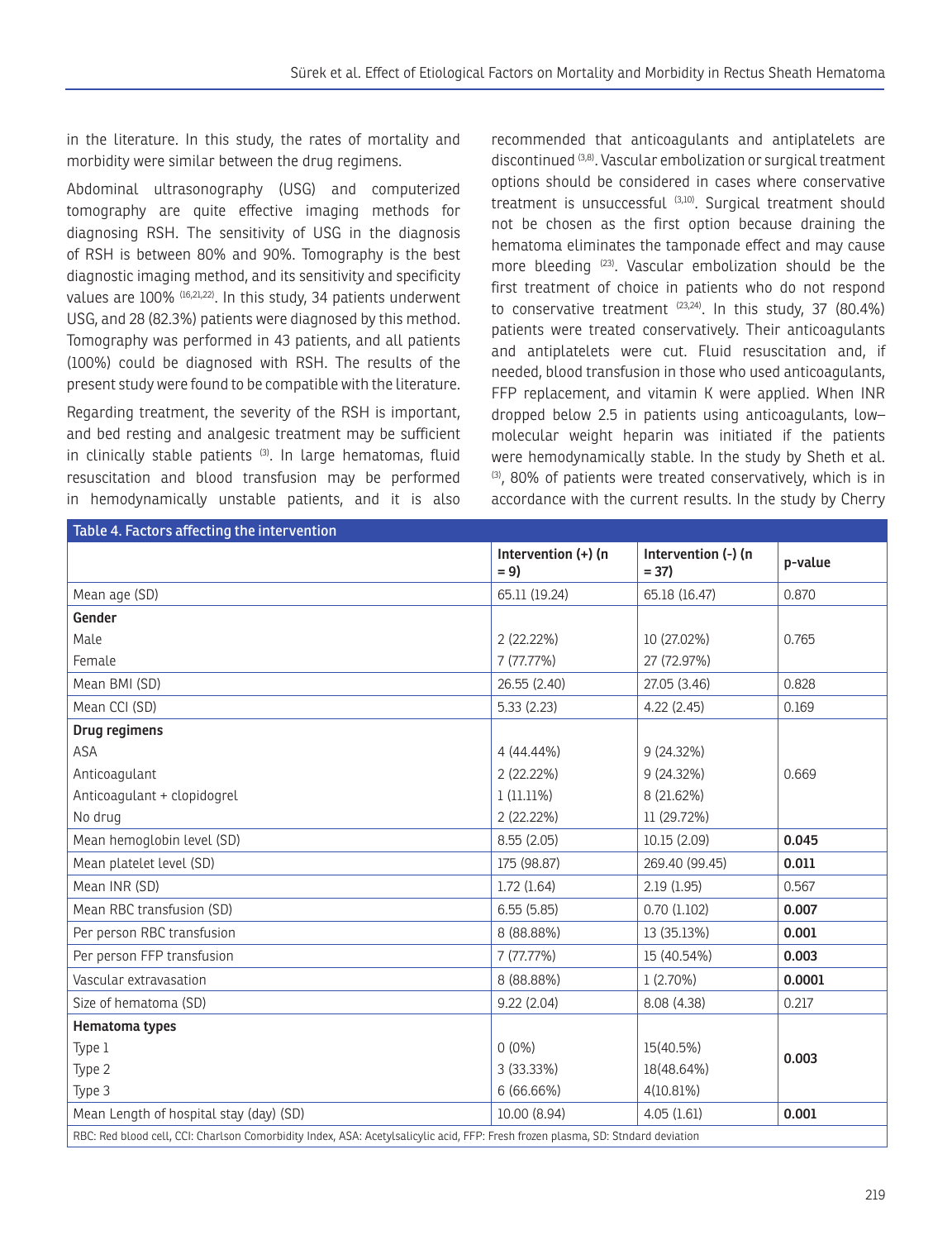et al. <sup>(1)</sup>, however, 92% of patients were successfully treated conservatively only by observation or medically.

When conservative treatment is unsuccessful, the first-line treatment is vascular embolization, and success rates have been reported to be between 70% and 98% (1,25-28). In the present study, vascular embolization was successful in 7 of 8 patients (87.5%), which is consistent with the literature. Open surgery was performed in two patients. Blood transfusions to the patients were reported at various rates in the literature. In the study by Warren et al.  $(8)$ , 80% of patients had blood transfusions. In the study by Smithson et al. (10), blood transfusion was needed at a rate of 50%. In another study, blood transfusions were reported at a rate of 39% (1). In the present study, blood transfusion was performed in 45% of the patients. In the study by Warren et al. <sup>(8)</sup>, the only statistically significant predictive factor for blood transfusion was "shock." No statistically significant difference was found in comparisons made among drug regimens, age, and comorbidities. In the study by Smithson et al. (10), statistically more blood transfusions were performed in patients requiring intervention. In the study by Karapolat et al. <sup>(29)</sup>, a comparison was made in terms of blood transfusion according to hematoma types in tomography, and it was seen that the need for blood transfusion was similar in all types. In the present study, contrary to the literature, it was found that blood transfusion was statistically significant in older patients with high CCI values, patients using only ASA, patients with contrast extravasation on CT, patients with wider and type 3 hematoma, and patients requiring intervention. In the study by Cherry et al.  $(1)$ , an average of 3.5 U of erythrocyte suspension replacement was reported in patients requiring blood transfusion. In the present study, an average of 4 U of erythrocyte suspension replacement was performed in patients requiring blood transfusion.

Risk factors for intervention have been reported in a small number of studies  $(8,10)$ . In the study by Warren et al.  $<sup>(8)</sup>$ , the need for intervention was less in the group using</sup> ASA, whereas factors such as age, comorbid diseases, and blood transfusion requirement did not increase the need for intervention. Smithson et al. (10) found that the need for intervention was higher in patients using low-molecular weight heparin, patients with the clinical picture of shock, patients who underwent blood transfusion, and patients with longer hospital stay. In the study by Baekgaard et al. (30), the risk factors for intervention were extravasation on CT and pain in the flank area. In the present study, low mean

hemoglobin and platelet levels, blood transfusion, contrast extravasation, type 3 hematoma, and long hospital stay were statistically significant risk factors for intervention.

The mean length of hospital stay has been reported in the literature at intervals ranging from 8 to 25 days (10,20,29). In this study, the mean length of hospital stay was less than that in the literature at 5.2 days. Factors prolonging the mean length of the hospital stay were ASA use, blood transfusion, and intervention.

Mortality is rarely seen in RSH cases, and several cases have been reported in studies till date (1,10). In the study by Sheth et al. <sup>(3)</sup>, the mortality rate was reported as 0%. In the study by Warren et al. <sup>(8)</sup>, 13 patients died, but none were reported to die due to the bleeding. In the case series by Fitzgerald et al. (20) comprising 7 patients, mortality was reported in a patient using ASA. A total of two patients died in the present study. These two patients were in the group using ASA only. Despite surgery and vascular embolization, bleeding could not be brought under control in one patient, and mortality developed due to the DIC, clinical picture due to excessive blood transfusion. In the other patient, mortality due to cardiopulmonary complications developed due to comorbidities.

#### **CONCLUSION**

In conclusion, the comparison of drug regimens revealed that hematoma size was wider, more blood transfusions were needed, and the length of hospital stay were longer in patients who used ASA and that these patients had a worse prognosis than patients who were using other drug regimens. Only ASA use, low hemoglobin levels, long hospital stay, contrast extravasation, and type 3 hematoma on CT were associated with more blood transfusion and intervention. Larger multicenter studies are needed to identify risk factors affecting the prognosis of RSHs and to be an effective guide in their treatment.

#### **Ethics**

**Ethics Committee Approval:** Ethical approval from the local ethics committee (2020-299/06.07.2020) was obtained.

**Informed Consent:** Is a retrospective study.

**Peer-review:** Externally peer reviewed.

#### **Authorship Contributions**

Concept: A.S., M.A.B., B.A., T.D., E.G., S.F., H.A., A.K., M.K., Design: A.S., M.A.B., B.A., T.D., E.G., S.F., H.A., A.K., M.K., Writing: A.S., M.A.B., B.A., T.D., E.G., S.F., H.A., A.K., M.K.